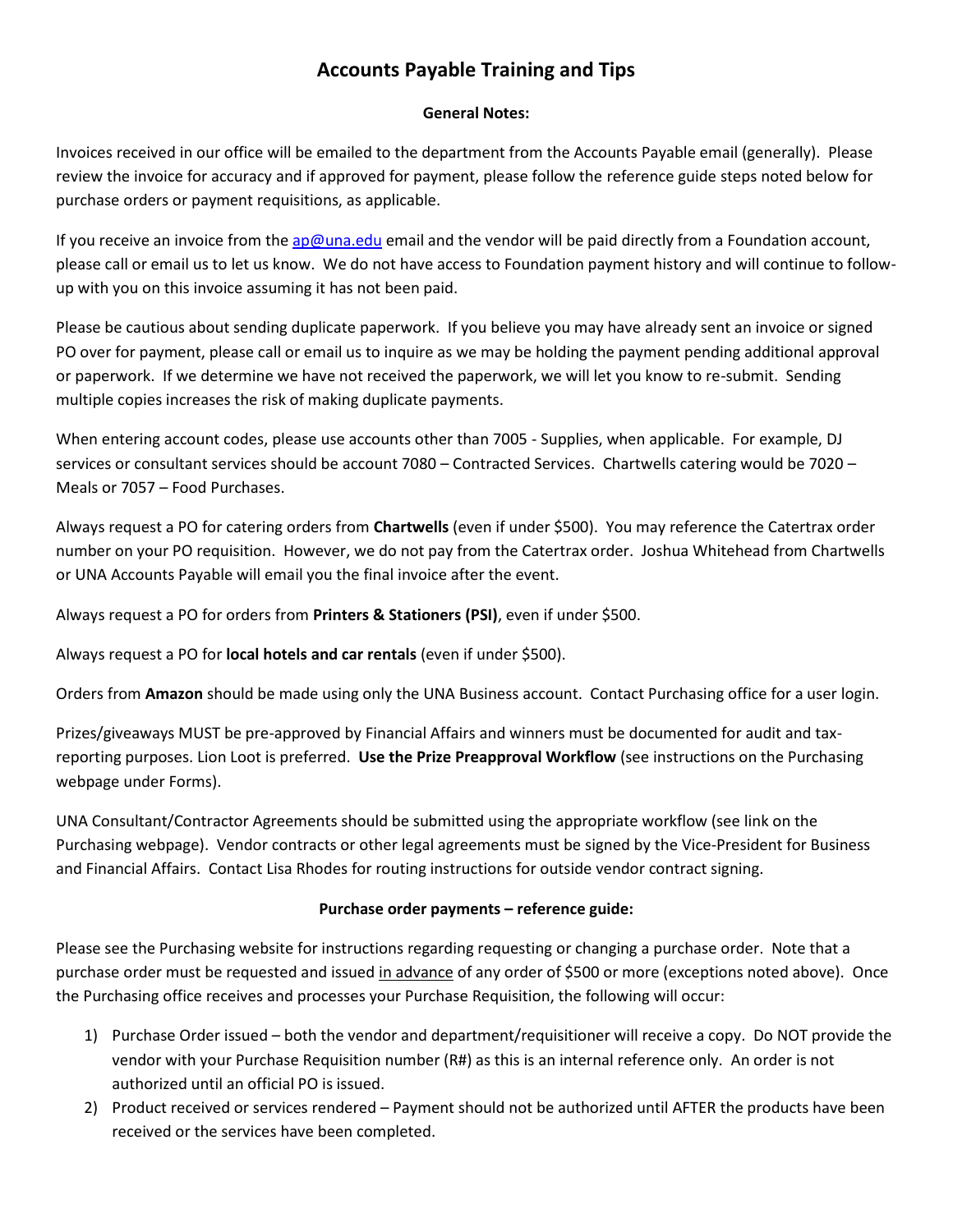- 3) Send signed Requisitioner copy of Purchase Order and invoice to Accounts Payable Room 17 or Box 5001 OR use the electronic workflow "Payment on a Purchase Order" form located on Purchasing website. Sign the line on the bottom left of PO that reads "Departmental Authorization."
- 4) If there is a change that needs to be made to the PO (changing the budget, adding an item or increasing quantity), please send the Change Order request to Purchasing (purch@una.edu). Do not send the signed PO to Accounts Payable until AFTER the change is confirmed. Increases of 10% or more require a change order.
- 5) If a PO needs to be voided/cancelled, send the void request with explanation to Purchasing (purch@una.edu).
- 6) Please attach any necessary backup to the signed PO when sending for payment. For example, include the meeting agenda and list of attendees when paying for employee meals/events.

Notes: Processing times vary – please allow up to 2 weeks for payment processing. If there is an urgent request, please email [ap@una.edu](mailto:ap@una.edu) or call Accounts Payable (ext 4443 or 5152) to identify it as urgent and provide explanation and requested payment date.

If using the electronic workflow, indicate Yes or No if the PO needs to be closed with this payment. If the order is complete with one payment, answer YES or write "Complete" or "Close PO" on the PO. If only making a partial payment, answer NO or please write "Partial" on the PO. You can make a note as to what items have been received or which invoices are approved for payment on the PO. We will then leave the PO open for the remaining item(s) that need to be paid. Also, it is NOT necessary to send the original purchase requisition or quote again with the signed PO. Any documentation that was sent with the purchase requisition, we already have on file.

## **Payment requisitions/travel forms\* – reference guide:**

\*Contact Lisa Rhodes for questions regarding travel forms.

1) Submit completed Payment Requisitions and travel forms to the VPBFA's office (Room 103 or Box 5001 – Lisa Rhodes) with original receipts or invoices attached.

2) The payee name, address and L# or SSN/EIN must be on the requisition form or a W9 attached. This is especially important when paying an individual. We have many individuals with the same name in the system, and the individual's address may have changed.

Notes: Processing times vary – please allow up to 2 weeks from the date the requisition is received in the VPBFA's office for payment. If there is an urgent request, please use a post-it or highlight/bold type to identify it as urgent and provide explanation and requested payment date.

Attach contracts, completed IRS Form W9, and TRS declaration statement for all contract services. If amount of contract is greater than \$5,000, the vendor will also be required to complete the AL Statement of Disclosure form.

Payment Requisitions from Agency Funds are NOT to be sent to the VPBFA's office. Please take those to Accounts Payable (Room 17) in the basement of 601 Cramer Way. They can be put in campus mail to Box 5001 as well.

## **Purchasing Card – reference guide:**

1) All pcard purchases are logged in Regions Intersect. The cardholder or proxy will upload receipts and complete all fields (budget information and Notes - description of purchase). Save all original invoices/receipts to attach to your monthly card statement and file. Transactions should be coded and submitted with receipt uploaded within 7-10 business days of purchase.